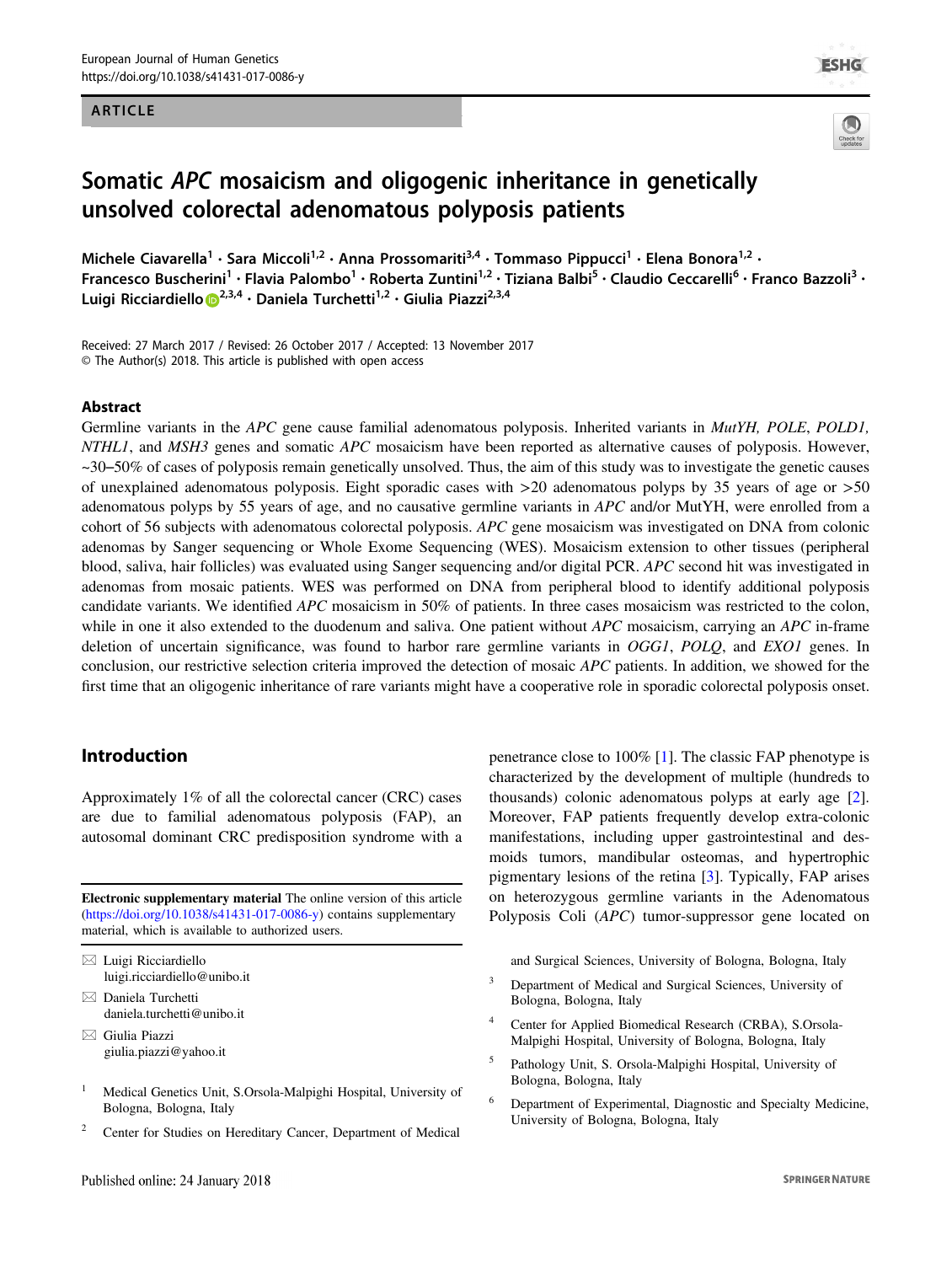<span id="page-1-0"></span>chromosome region  $5q21-22$  [[4\]](#page-7-0). The *APC* gene encodes for a protein that is critically involved in the canonical Wnt signaling pathway, the activation of which leads to βcatenin nuclear translocation and intestinal epithelium hyperproliferation [\[5](#page-7-0)]. Most inactivating *APC* germline variants are frameshift or nonsense; in addition, the APC gene could be inactivated through promoter hypermethylation or large deletions [\[6](#page-7-0), [7\]](#page-7-0). A high frequency of de novo APC variants (10–25%), generally affecting the "mutation cluster region"(MCR; codons 1286–1513) [\[6](#page-7-0)], has been reported in FAP patients [[8,](#page-7-0) [9\]](#page-7-0). Moreover, somatic mosaicism in the APC gene has been described in a small subset of FAP cases  $[10-12]$  $[10-12]$  $[10-12]$  $[10-12]$ .

Biallelic inactivation of the MutY homolog (MutYH) gene causes an autosomal recessive form of polyposis, characterized by the development of few adenomas and progression to CRC at an older age than classic FAP [\[13](#page-7-0)]. Variants in this gene were found in  $\approx 20\%$  of cases with attenuated polyposis [\[14](#page-8-0)]. The MutYH gene, located on chromosome region 1p34.3–1p32.1, encodes a protein involved in the Base Excision Repair (BER) pathway that prevents DNA damage induced by 8-oxo-7, 8-dihydro-2′ deoxyguanosine [[13\]](#page-7-0). In addition, rare forms of colorectal polyposis are caused by variants in POLE, POLD1, and NHTL1 genes [\[15](#page-8-0)–[17](#page-8-0)]. POLE and POLD1 genes encode for the main catalytic and proofreading subunits of polymerase ε and δ enzyme complex, critically involved in DNA replication fidelity [\[18](#page-8-0)]. *NTHL1* gene encodes for a member of the BER pathway that removes oxidized pyrimidines and ring-opened purines [\[19](#page-8-0)]. Recently, biallelic germline variants in the MSH3 gene, a member of the DNA mismatch repair (MMR) system, has been

reported as an additional genetic cause of colorectal polyposis [\[20](#page-8-0)].

However, to date, in  $\approx 30-50\%$  of cases, the genetic defect responsible for the onset of colorectal polyposis remains unknown [[21\]](#page-8-0), leading to uncertainties in establishing proper clinical management and risk for relatives. Thus, the main goal of this study was to identify the genetic defect in a set of adenomatous polyposis patients with no germline variants in known predisposing genes, aiming to provide an appropriate diagnosis and treatment. Through a rigorous selection of candidate patients, we were able to identify APC mosaicism as the main cause of colorectal polyposis in 50% of the enrolled patients (4 out of 8), and to define a new oligogenic inheritance model that could explain an APC-independent polyposis in one patient.

#### Methods

#### Patients and data collection

From January 2004 to March 2016, 56 patients with a clinical and histological diagnosis of adenomatous colorectal polyposis underwent genetic counseling at the Familial Colorectal Cancer Clinic of the Sant'Orsola-Malpighi Hospital (Bologna, Italy). As shown in Fig. 1, 29 (51.8%) patients were found to carry a causative variant in APC (n  $= 22$ ) or *MutYH* ( $n = 7$ ) genes. Among patients with no conclusive genetic diagnosis, those with 20 or more adenomatous polyps by 35 years of age or with 50 or more adenomatous polyps by 55 years of age were considered eligible for this study. Polyps were histologically

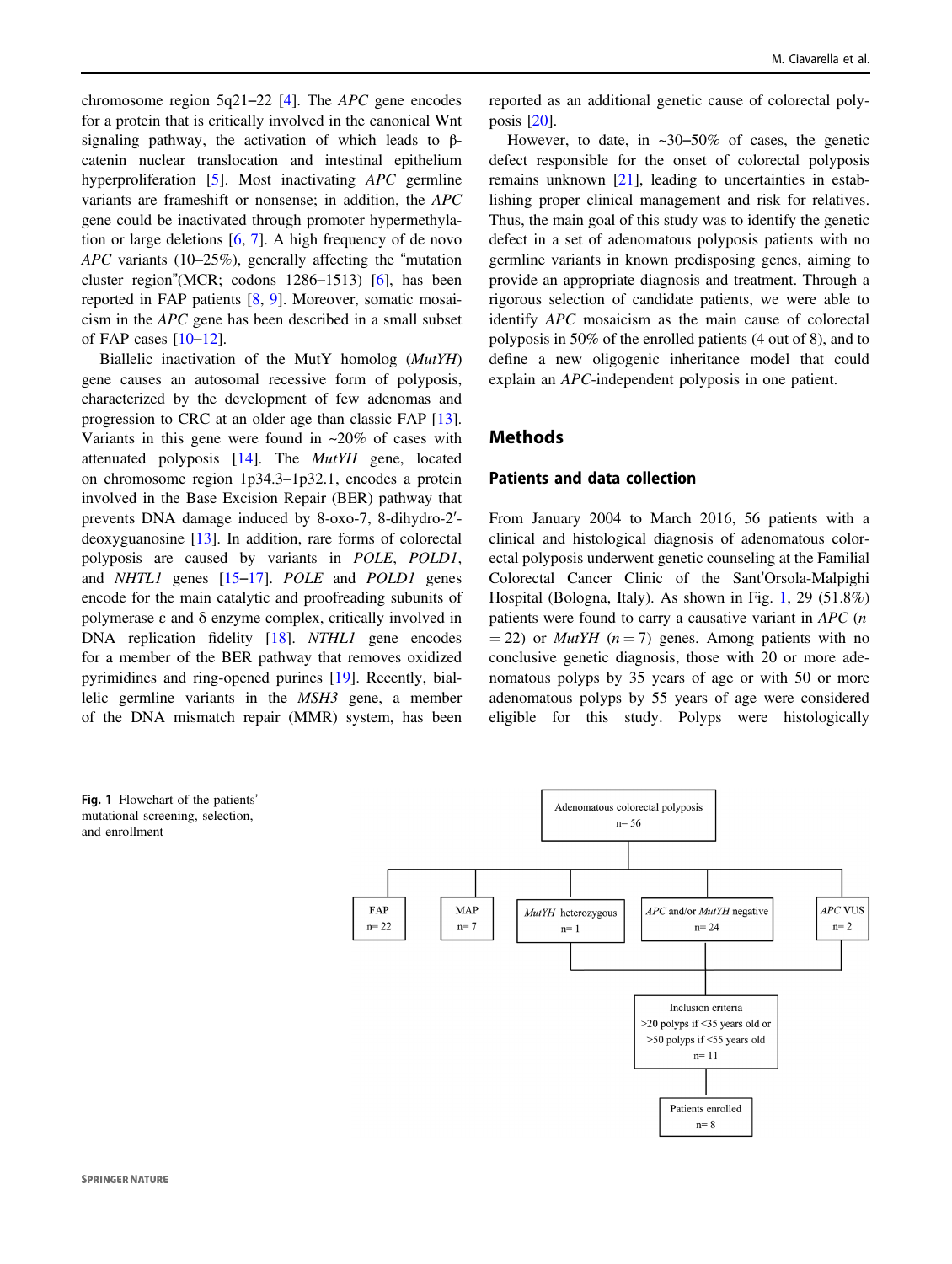Table 1 Clinico-pathological characteristics of enrolled patients  $(n = 8)$ 

| Patient        | Gender | Age <sup>a</sup><br>(Years) | N Polyps | Additional clinical manifestations                                                    | Parents/<br>siblings <sup>b</sup> |
|----------------|--------|-----------------------------|----------|---------------------------------------------------------------------------------------|-----------------------------------|
| P1             | F      | 32                          | >50      | No                                                                                    | Yes                               |
| P <sub>2</sub> | M      | 24                          | >100     | N <sub>0</sub>                                                                        | Yes                               |
| P <sub>3</sub> | F      | 47                          | >150     | Duodenal adenomas; Bilateral sensorineural<br>hearing loss; Diabetes mellitus type II | Yes                               |
| P <sub>4</sub> | M      | 23                          | >20      | N <sub>0</sub>                                                                        | Yes                               |
| P <sub>5</sub> | М      | 29                          | >20      | Proctocolectomy 2 synchronous<br>adenocarcinomas                                      | Yes                               |
| P <sub>6</sub> | M      | 54                          | >50      | Proctocolectomy 2 synchronous<br>adenocarcinomas                                      | N <sub>0</sub>                    |
| P7             | М      | 55                          | >50      | Urothelial cancer; Total colectomy                                                    | N <sub>0</sub>                    |
| P <sub>8</sub> | F      | 40                          | >50      | Sub-total colectomy                                                                   | Yes                               |

<sup>a</sup>Age at diagnosis

<sup>b</sup>Available blood samples

characterized by an expert pathologist (T.B.). Patients with polyps histologically different from adenomas were excluded. Of the 11 eligible patients, 8 accepted to participate and provided their informed written consent. None of the enrolled patients had a family history of adenomatous polyposis. Clinico-pathological characteristics of enrolled patients are reported in Table 1. For all patients, Formalin-Fixed Paraffin-Embedded (FFPE) tissues (adenomatous polyps and normal mucosa) from different endoscopic sessions and a blood sample were obtained. For five patients  $(P1-P4, P8)$ , fresh adenomatous polyps  $(<5$  mm) and normal colonic mucosa samples were also collected during colonoscopy, and stored in RNAlater® (Thermo Fisher Scientific, MA, USA) until DNA extraction. For patients with *APC* mosaicism, hair follicles and saliva samples were also collected. When possible, peripheral blood samples from probands' parents and/or siblings (Table 1) were obtained. Peripheral blood samples from two healthy subjects were obtained and DNA was used as reference samples for some analyses. The study was conducted in accordance with the Declaration of Helsinki and was approved by the Ethics Committee of the S.Orsola-Malpighi Hospital, Bologna, Italy.

#### DNA extraction

DNA from peripheral blood, saliva, and hair follicles was isolated using the QIAmp® Blood Mini Kit, although DNA from fresh colonic tissues was obtained using the AllPrep® DNA/RNA/Protein Mini kit (Qiagen, Milan, Italy) according to the manufacturer's protocols. DNA from FFPE tissues was extracted using the Maxwell<sup>®</sup>16 FFPE Plus LEV DNA Purification kit (Promega, Milan, Italy) after macrodissection. DNA concentration was measured using the Nanodrop 1000 spectrophotometer (Thermo Scientific, USA).

## APC variant screening and mosaicism detection

For APC variant screening, the entire coding region of the APC gene (RefSeq NM\_000038.5), as well as promoters 1A (RefSeq U02509.1) and 1B (RefSeq D13981.1), were sequenced by Sanger sequencing on DNA extracted from one fresh adenomatous polyp, except for patient P1, where two polyps where analyzed. Any APC variant identified in a polyp was checked on FFPE DNA samples of at least four independent adenomatous polyps and two samples of normal mucosa. Primer sequences and annealing temperatures are reported in Supplementary Table S1A. A condition of mosaicism was assumed if the same pathogenic variant was present in at least four independent FFPE adenomatous polyps.

#### APC mosaicism extension evaluation

To investigate the APC mosaicism extension within the three germ layers, DNA extracted from fresh and available FFPE colonic tissues (endoderm), peripheral blood lymphocytes (mesoderm), and hair follicles and saliva (ectoderm) was analyzed with Sanger sequencing (as reported above) and/or the QuantStudio<sup>TM</sup> 3D Digital PCR (dPCR) system (ThermoFisher Scientific). For dPCR, rare variants were analyzed using Taqman® custom SNPs genotyping assays (Supplementary Methods and Table S2). The rare mutant allele frequency was obtained by dividing the number of copies per microlitre of the mutant allele by the total number of copies per microlitre of the wildtype plus the mutant alleles. The Limit of Detection (LoD) for each Taqman® custom SNPs genotyping assay was assessed by analyzing two genomic DNA samples from healthy subjects. For the Taqman probe c.637C>T (Supplementary Table S2), the LoD was 0.2%, while for the other assays it was 0%. dPCR reactions were performed in triplicate,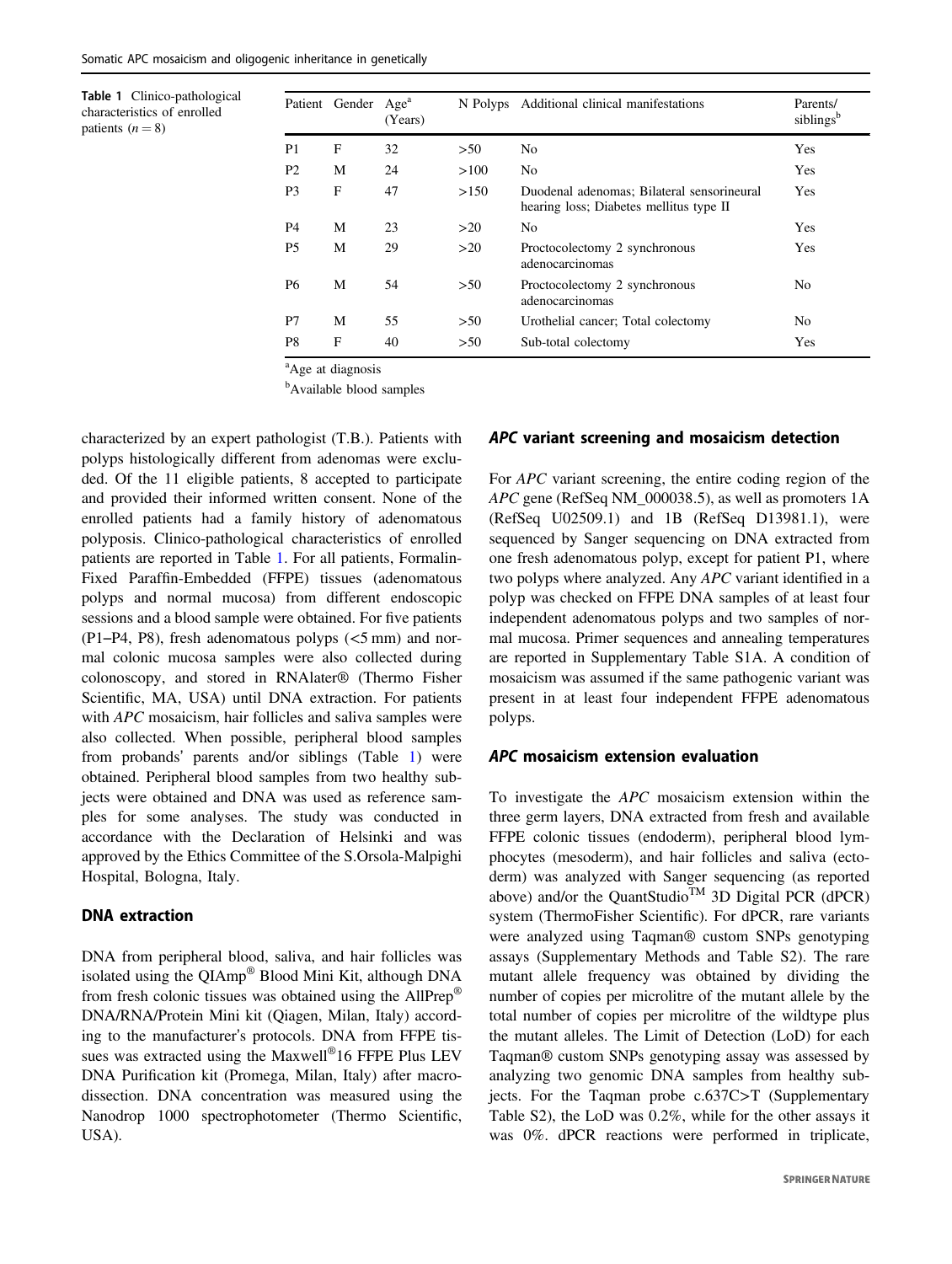except for FFPE derived samples that were tested in duplicate for paucity of DNA.

## APC second hit analysis

In order to investigate whether an epigenetic, genomic (deletions/duplications), or mutational second hit in the APC gene had occurred in patients with proved APC mosaicism  $(n = 4)$ , methylation of the *APC* promoter 1A (RefSeq U02509.1), Multiplex Ligation Probe Amplification (MLPA), and APC hot spot codons analyses were performed. For methylation analysis, DNA extracted from fresh adenomatous polyps was treated with sodium bisulfite using EZ DNA Methylation-Gold<sup>TM</sup> (ZymoResearch, Freiburg, Germany), according to the manufacturer's protocols, and analyzed by bisulfite sequencing. Primers amplifying a sequence located between −327 and −38 from the transcriptional start codon of the promoter 1A and containing 21 CpG dinucleotides were designed using MethPrimer software [[22\]](#page-8-0). MLPA was conducted on DNA extracted from fresh adenomatous polyps and normal mucosa using the SALSA MLPA APC probemix (P043, MRC-Holland, Amsterdam, The Netherlands). All data were analyzed using the Coffalyser.Net software (MRC-Holland), which generates a relative probe ratio from the comparison between adenomatous polyps and normal mucosa. A probe ratio below 0.7 or above 1.3 was regarded as indicative of a heterozygous deletion or duplication, respectively. Variants in APC gene hot spot codons (1061, 1309, and 1450) were analyzed by Sanger sequencing. Primer sequences and annealing temperatures are reported in Supplementary Table S1A.

#### BRAF, KRAS, and CTNNB1 analysis

Somatic variants in BRAF (c.1799T>A p.(Val600Glu); RefSeq NM\_004333.4), KRAS (codons 12–13; RefSeq NM\_004985.4), and *CTNNB1* (exon 3; RefSeq NM\_001904.3) genes were analyzed by Sanger sequencing on available FFPE adenomatous polyps as reported above. Primer sequences and annealing temperatures are reported in Supplementary Table S1B.

#### Whole exome sequencing

Whole Exome Sequencing (WES) was performed on genomic DNA isolated from peripheral blood samples of probands and parents (and/or siblings). As DNA from parents of patients P6 and P7 was not available, we conducted WES on probands only in these patients. A DNA library was prepared using Nextera® DNA Library Kit (Illumina Inc. USA) and sequenced on an Illumina

HiSeq2000 platform. The obtained reads were aligned to the reference genome GRCh37/hg19 using the Burrow–Wheeler Aligner software [[23\]](#page-8-0). The alignments were stored in the BAM file and processed using GATK and ANNOVAR softwares [[24,](#page-8-0) [25\]](#page-8-0). Whenever possible, the variants were filtered with the parents/siblings, considering both a dominant and a recessive autosomal inheritance pattern using DeNovoGear and Gemini softwares [[26,](#page-8-0) [27\]](#page-8-0). Only those variants whose prediction showed a strong effect on gene function were considered for downstream analysis: (1) frameshift variants (insertions/deletions across the coding sequence); (2) variants located within 5 bp from the intron–exon junctions of coding exons (canonical splicesite); and (3) non-synonymous single-nucleotide variants (nonsense and missense). The variants with Minor allele frequency (MAF)  $\geq 0.01$  based on data from dbSNP [[28\]](#page-8-0), 1000 Genomes Project [\[29](#page-8-0)], NHLBI Exome Sequencing project (<http://evs.gs.washington.edu/EVS/>), Exome Aggregation Consortium [\[30](#page-8-0)], and in-house database (264 patients with non-cancer disorders) were filtered out. Regarding the missense variants, only those with possible or probable deleterious effect according to three in-silico prediction tools (PolyPhen2, score ≥0.85; SIFT, score ≤0.5; CADD score  $\geq$ 3) were selected [[31](#page-8-0)–[33\]](#page-8-0). These variants were further filtered considering the function and expression of the candidate genes. For this reason OMIM [[34\]](#page-8-0), Human Protein Atlas [\[35](#page-8-0)], COSMIC [[36\]](#page-8-0), Colorectal Cancer Atlas [\[37](#page-8-0)], and KEGG pathway [[38\]](#page-8-0) databases were consulted. The pathogenic relevance of the variants was further explored by evaluating their genetic intolerance to functional variations according to the Residual Variations Intolerance score [\[39](#page-8-0)]. All selected variants were validated through Sanger sequencing. For patients P5, P6, and P7, as fresh colonic tissues were not available due to previous surgical procedures (proctocolectomy or colectomy), WES was also performed on DNA from one FFPE adenomatous polyp for each patient to identify somatic APC variants. For any candidate variant identified by WES, somatic loss of heterozygosity (LOH) was performed (Supplementary Methods).

All the variant and phenotype data have been submitted to the LOVD database [\(https://databases.lovd.nl/shared/](https://databases.lovd.nl/shared/genes/APC) [genes/APC;](https://databases.lovd.nl/shared/genes/APC) variants IDs 0000174613-0000174623 and 0000174632).

## **Results**

# Somatic APC mosaicism in patients with unexplained colorectal adenomatous polyposis

Among the 56 patients with a clinical diagnosis of polyposis, 8 had no causative germline variants in APC and/or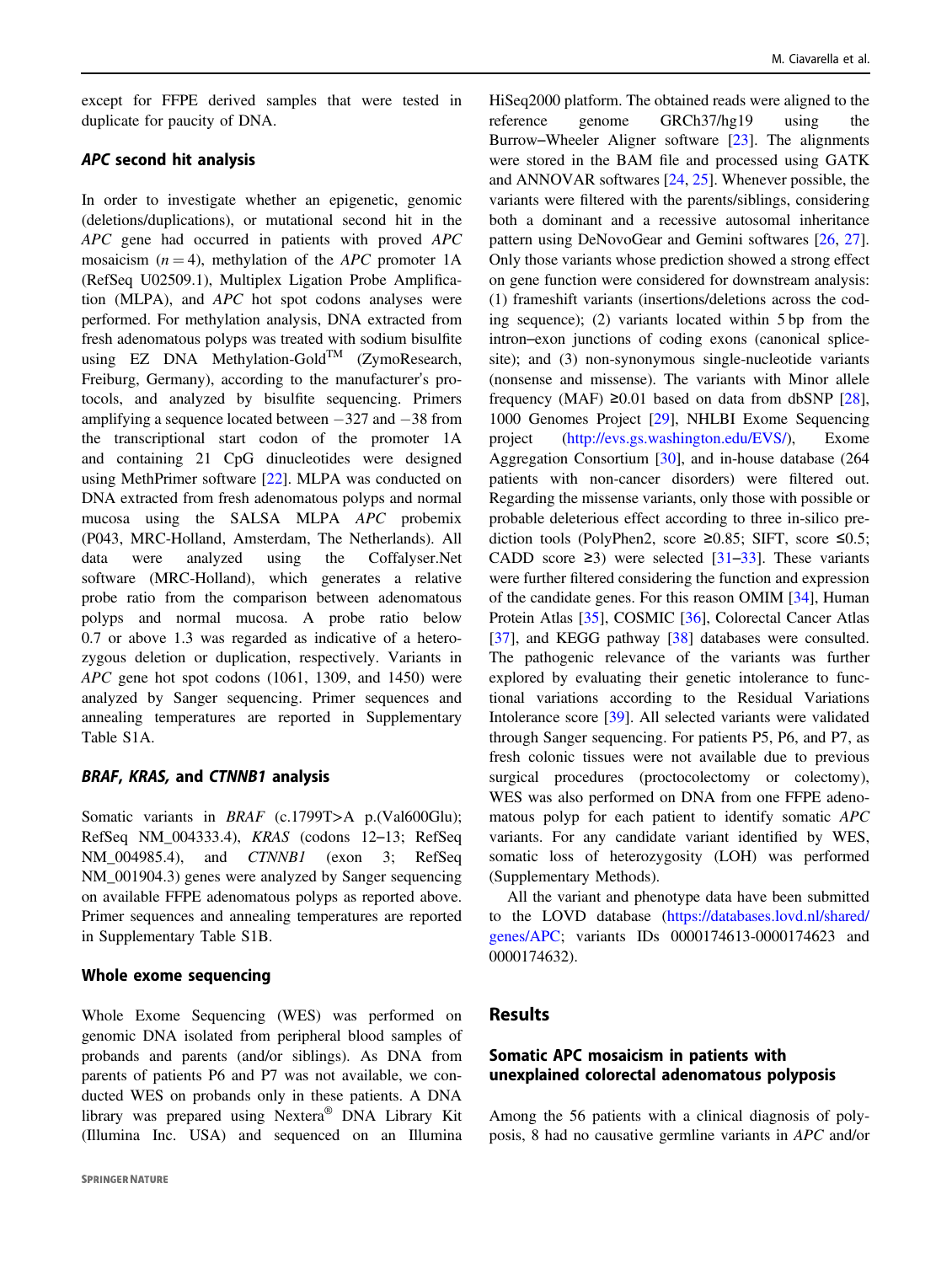

Fig. 2 Flowchart of APC mosaicism evaluation in enrolled patients. The initial screening of the whole APC gene was carried out in one adenomatous polyp sample for each patient, except for patient P1 where two polyps were analyzed

MutYH genes and fulfilled the inclusion criteria. These patients were enrolled (Fig. [1](#page-1-0)) and evaluated for APC mosaicism. A flowchart reporting somatic APC variants screening is shown in Fig. 2. The initial investigation of the whole *APC* gene for somatic variants was performed in one polyp sample for each patient, except for patient P1 where two polyps were analyzed.

Seven patients (P1–P7) had a variant in the APC gene (Table [2](#page-5-0) and Supplementary Table S3). No pathogenic variants in the APC gene were found in colonic adenomatous polyps of patient P8 carrier of a germline in-frame deletion in the *APC* gene c.3468 3470delAGA p. (Glu1157del) of unknown significance (VUS). Analysis of multiple adenomatous polyps unveiled a condition of APC mosaicism in 50% of patients (P1–P4) with unexplained adenomatous polyposis (Table [2](#page-5-0)).

To establish APC mosaicism extent in these patients, further tissues (normal colonic mucosa, blood, hair follicles, and saliva) were analyzed through Sanger sequencing and dPCR. Importantly, dPCR proved to be more sensitive compared to Sanger sequencing. Indeed, dPCR allowed us to identify APC variants in fresh and FFPE normal mucosa samples of patient P1 and in one normal mucosa sample of patients P2, P3, and P4, despite being present at low frequency. In addition, while mosaicism was confined to the colon in three out of four patients (P1, P2, and P4), in one patient (P3) an extension to the duodenum (52%) and saliva was also found by dPCR (0.25%). We also excluded the involvement of other known predisposing colorectal polyposis genes, including POLE, POLD1, NTHL1, and MSH3, by WES on DNA from peripheral blood.

#### APC second hit in mosaic patients

To identify whether patients with APC mosaicism also harbored a second hit in the APC gene, we first analyzed hot spot codons for somatic inactivating variants, finding a second hit in three out of four patients. In patient P1, we identified a frameshift variant affecting the hot spot codon 1309 (c.3927\_3931delAAAGA p.(Glu1309Aspfs\*4)) in one FFPE adenoma sample and another frameshift variant (c.4187\_4188delTT p.(Phe1396\*)) in another two different FFPE adenoma samples. In patient P2, a variant affecting the hot spot codon 1450 (c.4348C>T p.(Arg1450\*)) was found in 1/6 FFPE adenoma samples, while patient P3 harbored a second hit in the codon 1027 (c.3081\_3085delinsGAG p.(Tyr1027\*)) in 2/5 FFPE adenoma samples. In patient P4, no hot spot mutational events were found. Neither aberrant methylation of promoter 1A nor duplications/deletions in the APC gene coding region were found in any patient.

#### Variants in known CRC predisposing genes

To evaluate the presence of additional somatic mutational events in other genes critically involved in CRC development, we analyzed BRAF, KRAS, and CTNNB1. All patients were wildtype for BRAF and CTNNB1. Patient P2 showed two heterozygous variants in KRAS (c.35G>A p. (Gly12Asp) and c.38G>A p.(Gly13Asp)) in different adenomatous polyps, while patients P5 and P7, both had a heterozygous KRAS variant in one polyp (P5: c.34G>A p. (Gly12Ser); P7: c.35G>A p.(Gly12Asp)).

#### WES analysis and oligogenic inheritance in rare variants

Enrolled patients had no family history of adenomatous polyposis, suggesting that APC somatic mosaicism, de novo variants, biallelic variants (recessive inheritance), or polygenic inheritance could explain their clinical phenotype. Thus, to identify genetic defects occurring in patients without *APC* mosaicism or causative *APC* variant ( $n = 4$ ) or to identify potential additional pathogenic variants in patients with APC mosaicism, WES was performed on DNA from peripheral blood. For patients P1–P7, no additional or causative polyposis variants were found. Intriguingly, WES analysis of patient P8, a carrier of the VUS c.3468\_3470delAGA p.(Glu1157del) (rs386833391; MAF not available) in the APC gene, showed a missense variant c.923G>A p.(Gly308Glu) (rs113561019) in the 8-Oxoguanine DNA glycosilase (OGG1 RefSeq NM 016829.2), a splicing variant c.2212–1G>C (rs4150000) in the Exonuclease 1 (EXO1 RefSeq NM\_130398.3 NG\_029100.1), and a missense variant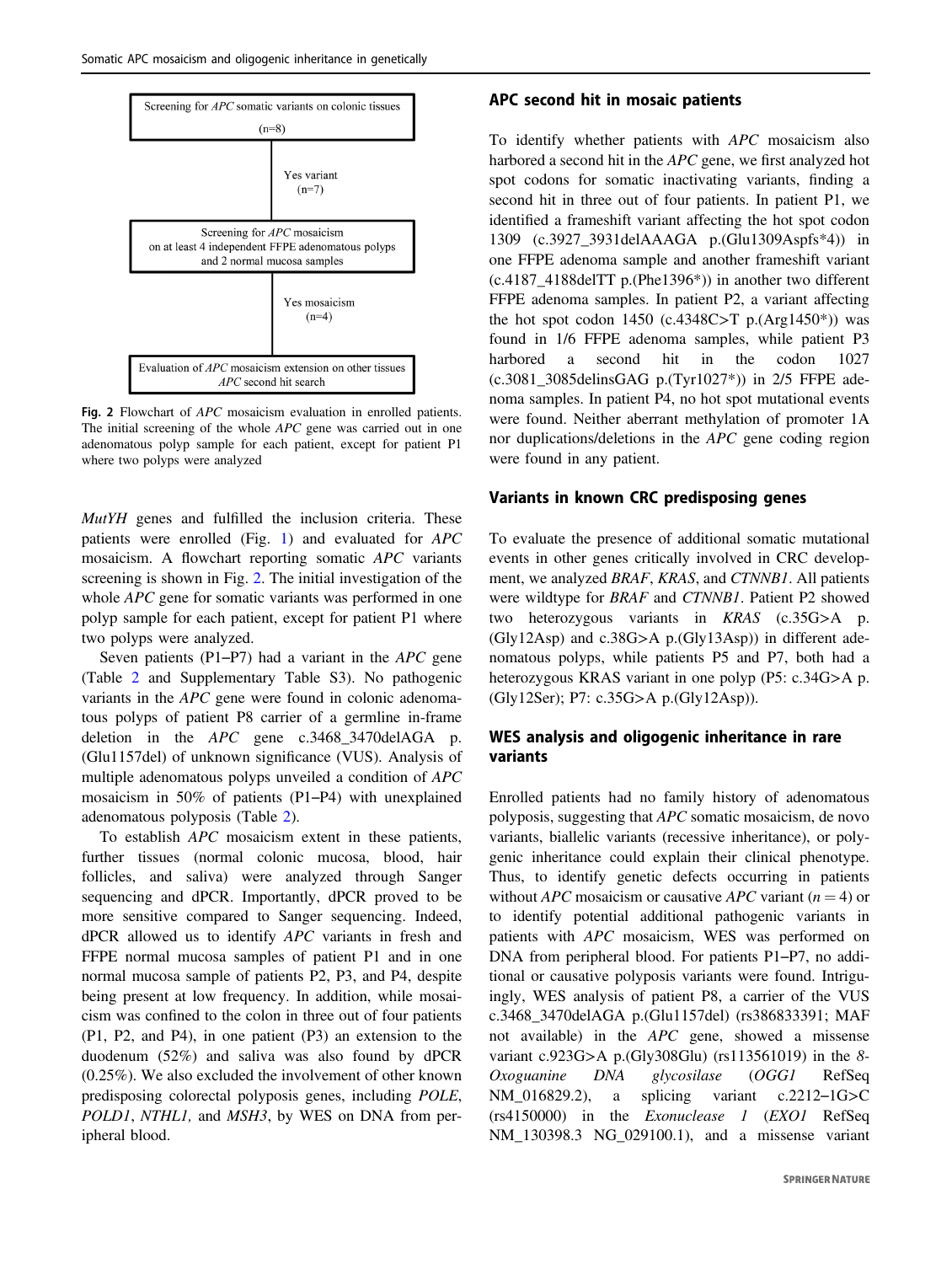<span id="page-5-0"></span>Table 2 APC variants and rare variant allele frequencies in patients with mosaicism

| Patient        | Variant                                | <b>Tissue</b> | Localization                     | Sanger  | dPCR $(\%)$      |
|----------------|----------------------------------------|---------------|----------------------------------|---------|------------------|
| P <sub>1</sub> | c.637C>T p.(Arg213*)                   | Fresh NM      | n.a.                             | Wt      | 0.37             |
|                |                                        | Fresh Polyp 1 | n.a.                             | Variant | 19.2             |
|                |                                        | Fresh Polyp 2 | n.a.                             | Variant | 12.2             |
|                |                                        | FFPE NM 1     | Hepatic flexure/transverse colon | Variant | n.a.             |
|                |                                        | FFPE NM 2     | Transverse colon                 | Wt      | n.a.             |
|                |                                        | FFPE NM 3     | Sigmoid colon                    | Wt      | 1.96             |
|                |                                        | FFPE Polyp 1  | Hepatic flexure/transverse colon | Variant | n.a.             |
|                |                                        | FFPE Polyp 2  | Hepatic flexure/transverse colon | Variant | n.a.             |
|                |                                        | FFPE Polyp 3  | Splenic flexure/discending colon | Variant | n.a.             |
|                |                                        | FFPE Polyp 4  | Transverse colon                 | Variant | n.a.             |
|                |                                        | FFPE Polyp 5  | Transverse colon                 | Variant | 26.5             |
|                |                                        | FFPE Polyp 6  | Sigmoid colon                    | Variant | 27.3             |
|                |                                        | FFPE Polyp 7  | Sigmoid colon                    | Variant | n.a.             |
| P <sub>2</sub> | c.2626C>T p.(Arg876*)                  | Fresh NM      | n.a.                             | Wt      | $\boldsymbol{0}$ |
|                |                                        | Fresh Polyp 1 | n.a.                             | Variant | 21.1             |
|                |                                        | Fresh Polyp 2 | n.a.                             | Variant | 8.9              |
|                |                                        | FFPE NM 1     | Ascending colon/hepatic flexure  | Variant | n.a.             |
|                |                                        | FFPE NM 2     | Sigmoid colon                    | Variant | n.a.             |
|                |                                        | FFPE NM 3     | Sigmoid colon                    | n.a.    | 9.7              |
|                |                                        | FFPE NM 4     | Sigmoid colon                    | n.a.    | $\boldsymbol{0}$ |
|                |                                        | FFPE Polyp 1  | Ascending colon/hepatic flexure  | Variant | 17.6             |
|                |                                        | FFPE Polyp 2  | Ascending colon/hepatic flexure  | Variant | n.a.             |
|                |                                        | FFPE Polyp 3  | Sigmoid colon                    | Variant | n.a.             |
|                |                                        | FFPE Polyp 4  | Sigmoid colon                    | Variant | n.a.             |
|                |                                        | FFPE Polyp 5  | Sigmoid colon                    | Variant | 33.4             |
|                |                                        | FFPE Polyp 6  | Sigmoid colon                    | Variant | n.a.             |
| P3             | c.4393_4394delAG p.(Ser1465Trpfs*3)    | Fresh NM      | n.a.                             | Wt      | $\boldsymbol{0}$ |
|                |                                        | Fresh Polyp   | n.a.                             | Variant | 18.5             |
|                |                                        | FFPE NM 1     | Sigmoid colon-rectum             | Wt      | 0.9              |
|                |                                        | FFPE NM 2     | Sigmoid colon-rectum             | n.a.    | 4.5              |
|                |                                        | FFPE Polyp 1  | Sigmoid colon-rectum             | Variant | n.a.             |
|                |                                        | FFPE Polyp 2  | Sigmoid colon-rectum             | Variant | 30.8             |
|                |                                        | FFPE Polyp 3  | Sigmoid colon-rectum             | Variant | n.a.             |
|                |                                        | FFPE Polyp 4  | Sigmoid colon-rectum             | Variant | 18.4             |
|                |                                        | FFPE Polyp 5  | Sigmoid colon-rectum             | Variant | n.a.             |
| P4             | c.3927_3931delAAAGA p.(Glu1309Aspfs*4) | Fresh NM      | Ascending colon                  | Wt      | $\mathbf{0}$     |
|                |                                        | Fresh Polyp   | Ascending colon                  | Variant | 26.4             |
|                |                                        | FFPE NM 1     | Ascending colon                  | Wt      | 6.6              |
|                |                                        | FFPE NM 2     | Approx 45 cm ab ano              | Wt      | $\boldsymbol{0}$ |
|                |                                        | FFPE Polyp 1  | Ascending colon                  | Variant | 26.4             |
|                |                                        | FFPE Polyp 2  | Ascending colon                  | Variant | n.a.             |
|                |                                        | FFPE Polyp 3  | Hepatic flexure                  | Variant | 24.8             |
|                |                                        | FFPE Polyp 4  | Approx 45 cm ab ano              | Variant | 18.7             |

NM normal mucosa, Polyp adenomatous polyp, FFPE Formalin-Fixed Paraffin-Embedded, n.a. not analyzed, Wt wildtype, dPCR digital PCR, APC variants description refers to RefSeq NM\_000038.5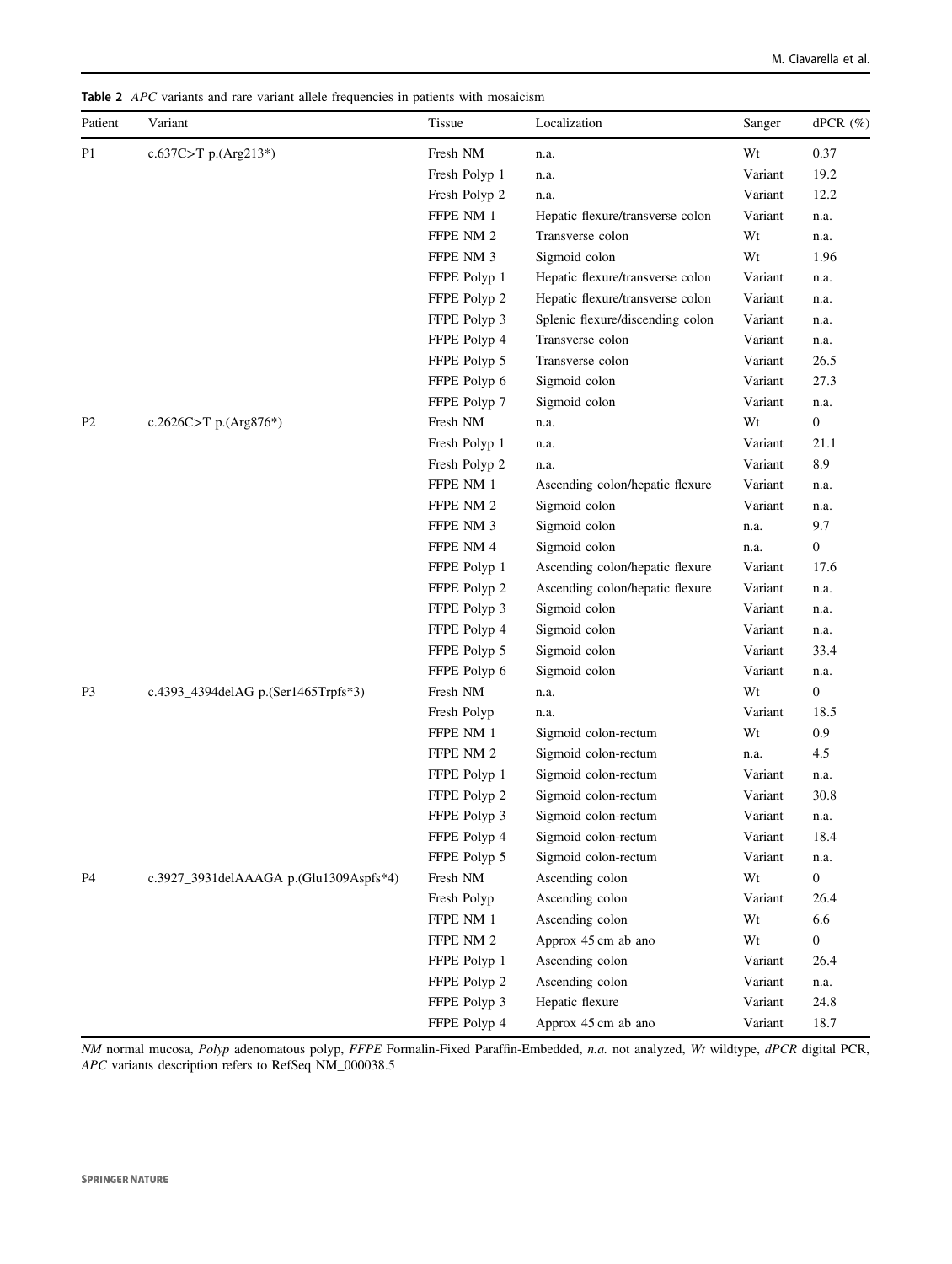Fig. 3 Pedigree of patient P8. Variants are reported in proband and in family members. All relatives, except the father (I.1), underwent colonoscopy. Variants description refers to the following reference sequences: APC NM\_000038.5; OGG1 NM\_016829.2; EXO1 NM\_130398.3 NG\_029100.1; and POLQ NM\_199420.3



c.6743A>G p.(Asn2248Ser) (rs376729696) in the DNA Polymerase theta (POLO RefSeq NM 199420.3) genes. The results of the prediction tools for the missense and splicing variants and MAF values are reported in Supplementary Table S4. All identified variants were heterozygous and no LOH was found. However, since we performed only Sanger sequencing for the regions containing the variants, we cannot rule out other kinds of second hits. Importantly, segregation analysis showed that the co-occurrence of two of these variants was not sufficient to cause the phenotype being present in all unaffected members of the family (Fig. 3). Thus, we can hypothesize that the combination of these four variants could be responsible for polyposis development in patient P8.

# **Discussion**

A considerable proportion of colorectal adenomatous polyposis cases remain genetically unsolved. In this study, we aimed to identify the genetic cause of adenomatous polyposis in patients with no germline variants in known predisposing genes. APC mosaicism is emerging as an important mechanism for polyposis onset [[10](#page-7-0)–[12,](#page-7-0) [40](#page-8-0)]. Noteworthy, we found somatic APC mosaicism in 50% of the enrolled patients. We believe that although our restrictive inclusion criteria (no family history of polyposis, age at diagnosis, and number of adenomatous polyps) reduced the number of eligible patients, they allowed us to efficiently intercept APC mosaic patients. Indeed, previously published studies found a lower percentage of APC mosaicism [\[10](#page-7-0)– [12](#page-7-0)], and only one recent study identified an APC mosaicism rate corresponding to  $\sim 50\%$  [\[41](#page-8-0)]. It is to note that the percentage of identification of mosaic cases depends on the inclusion criteria of the study and, if mainly attenuated polyposis cases are included, as in this study, the detection rate seems to be higher.

Mosaicism extension depends on the time when the variant occurs during embryogenesis. Interestingly, in our study, mosaicism was confined to the colon in three patients, suggesting that the first mutational event affected the endoderm. Conversely, in one patient with a more complex clinical phenotype (>150 colonic adenomas, duodenal adenomas, bilateral sensorineural hearing loss, and diabetes mellitus type II), mosaicism was also extended to the duodenum and saliva, involving both the endodermal and ectodermal layers. In addition, we found no variants in peripheral blood and hair follicles in any patient. Moreover, we checked the positions of APC mosaic variants in WES data obtained from leukocyte DNA and we did not find any variant alleles (based on a coverage of 45–147 reads).

In this study the APC mosaicism search was performed in a large number of colonic samples and additional tissues. Interestingly, the APC variants could not be detected in some normal mucosa colonic samples, as reported also by Jansen and colleagues [\[41](#page-8-0)]. We speculate that this pattern might suggest a condition of intra-organic mosaicism in the colon. Moreover, we believe that the analysis of multiple adenomatous polyps should be recommended as a future direction for more definitive studies on mosaicism identification. Noteworthy, our data highlight the importance of using highly sensitive technologies, such as dPCR, in order to increase the likelihood of detecting APC mosaicism extension. In particular, if only gastrointestinal tissues are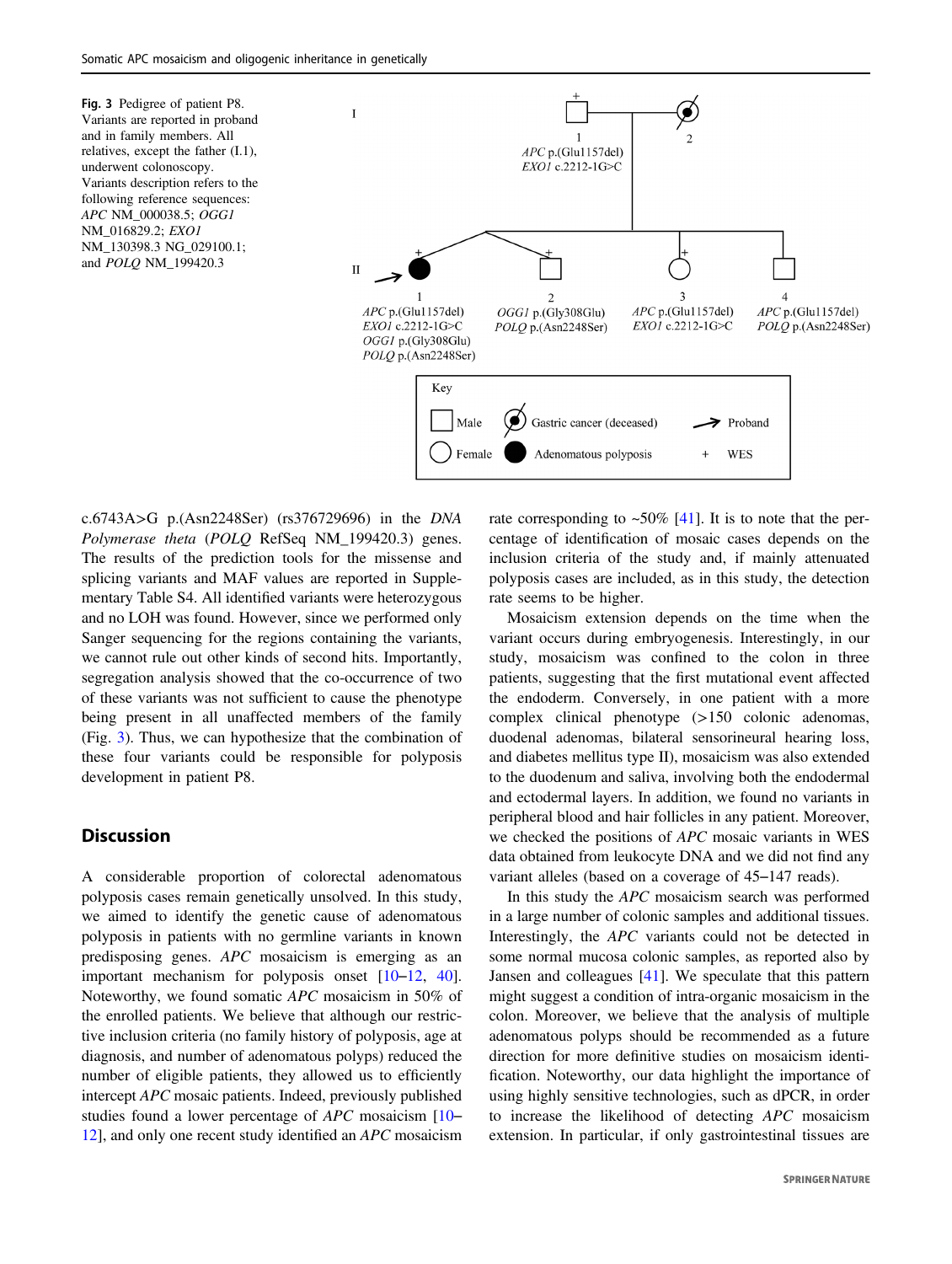<span id="page-7-0"></span>affected by APC mosaicism, but not peripheral blood or ectodermal-derived tissues, the risk of transmission to the offspring is low.

Intriguingly, WES analysis allowed us to identify rare variants in OGG1, EXO1, and POLQ genes in a patient carrying the germline APC VUS c.3468\_3470delAGA p. (Glu1157del). Importantly, we described, for the first time, that the combination of these four variants represents an oligogenic inheritance pattern that may explain colorectal polyposis in this patient. These variants have already been described [\[42](#page-8-0)–[46](#page-8-0)]. OGG1 and EXO1 are involved in the BER and MMR pathways and could act as low-penetrance alleles contributing to adenomatous polyposis and CRC progression [[43](#page-8-0)–[46\]](#page-8-0), while POLQ is implicated both in maintaining genomic stability and BER [[47,](#page-8-0) [48\]](#page-8-0). The combined effect of variants in APC, EXO1, and in the endonuclease FEN1 was previously found to promote gastrointestinal carcinogenesis in mice [[49\]](#page-8-0). In addition, a combination of germline variants in OGG1 and MutYH genes has been reported as a model of digenic inheritance for early colorectal adenomas and cancer development in one patient [\[44](#page-8-0)].

Although our results confirm the relevance of APC gene mosaicism as an underlying cause of colorectal polyposis, we acknowledge that this study has some limitations. First, the number of patients is small. Second, we cannot exclude the remote possibility of additional causative variants in other genes not investigated in this study. Third, due to the paucity of available material, APC second hit analysis involved hot spot codons only. Fourth, since the initial analysis of the whole APC gene for somatic variants was performed only in one adenomatous polyp for each patient (except for patient P1), we might have missed APC mosaicism in the other four patients because the "variant of interest" could be below the detection threshold of Sanger sequencing/WES in the polyp analyzed, but maybe in other polyps it would be detectable.

In conclusion, our study provides new insights for the genetic characterization and screening of patients with unexplained adenomatous polyposis. In view of our findings, for a more accurate assessment of patients carrying APC mosaicism and of their offspring, we highly recommend the collection and testing of multiple adenomas, normal-appearing colonic mucosa, and other biological samples. We believe that larger cohorts and more studies are needed to explore the percentage of APC mosaic cases more comprehensively. Finally, we propose a new oligogenic inheritance model to explain an unsolved case of polyposis.

Acknowledgements This study was supported by Programma di Ricerca Regione-Università 2010–2012 Regione Emilia-Romagna Bando Giovani Ricercatori "Alessandro Liberati"-PRUa1GR-2012007" to GP; Italian Association for Cancer Research IG 14281 to LR. We thank the patients and their family members for their study participation and Dr. Gismondi V and Dr. Varesco L (IST, Genoa, Italy) for APC and MutYH testing in a proportion of patients. This study was supported by Programma di Ricerca Regione-Università 2010–2012 Regione Emilia Romagna—Bando Giovani Ricercatori "Alessandro Liberati"—PRUa1GR-2012-007" to GP; Italian Association for Cancer Research (AIRC) IG Investigator Grant 14281 to LR.

#### Compliance with ethical standards

Conflict of interest The authors declare that they have no conflict of interest.

Open Access This article is licensed under a Creative Commons Attribution 4.0 International License, which permits use, sharing, adaptation, distribution and reproduction in any medium or format, as long as you give appropriate credit to the original author(s) and the source, provide a link to the Creative Commons license, and indicate if changes were made. The images or other third party material in this article are included in the article's Creative Commons license, unless indicated otherwise in a credit line to the material. If material is not included in the article's Creative Commons license and your intended use is not permitted by statutory regulation or exceeds the permitted use, you will need to obtain permission directly from the copyright holder. To view a copy of this license, visit [http://creativecommons.](http://creativecommons.org/licenses/by/4.0/) [org/licenses/by/4.0/](http://creativecommons.org/licenses/by/4.0/).

# References

- 1. Jasperson KW, Tuohy TM, Neklason DW, Burt RW. Hereditary and familial colon cancer. Gastroenterology. 2010;138:2044–58.
- 2. Galiatsatos P, Foulkes WD. Familial adenomatous polyposis. Am J Gastroenterol. 2006;101:385–98.
- 3. Half E, Bercovich D, Rozen P. Familial adenomatous polyposis. Orphanet J Rare Dis. 2009;4:22.
- 4. Kinzler KW, Nilbert MC, Su LK, et al. Identification of FAP locus genes from chromosome 5q21. Science. 1991;253:661–5.
- 5. Fearnhead NS, Britton MP, Bodmer WF. The ABC of APC. Hum Mol Genet. 2001;10:721–33.
- 6. Miyoshi Y, Nagase H, Ando H, et al. Somatic mutations of the APC gene in colorectal tumors: mutation cluster region in the APC gene. Hum Mol Genet. 1992;1:229–33.
- 7. Esteller M, Sparks A, Toyota M, et al. Analysis of adenomatous polyposis coli promoter hypermethylation in human cancer. Cancer Res. 2000;60:4366–71.
- 8. Aretz S, Uhlhaas S, Caspari R, et al. Frequency and parental origin of de novo APC mutations in familial adenomatous polyposis. Eur J Hum Genet. 2004;12:52–8.
- 9. Ripa R, Bisgaard ML, Bülow S, Nielsen FC. De novo mutations in familial adenomatous polyposis (FAP). Eur J Hum Genet. 2002;10:631–7.
- 10. Hes FJ, Nielsen M, Bik EC, et al. Somatic APC mosaicism: an underestimated cause of polyposis coli. Gut. 2008;57:71–6.
- 11. Spier I, Drichel D, Kerick M, et al. Low-level APC mutational mosaicism is the underlying cause in a substantial fraction of unexplained colorectal adenomatous polyposis cases. J Med Genet. 2016;53:172–9.
- 12. Aretz S, Stienen D, Friedrichs N, et al. Somatic APC mosaicism: a frequent cause of familial adenomatous polyposis (FAP). Hum Mutat. 2007;28:985–92.
- 13. Croitoru ME, Cleary SP, Di Nicola N, et al. Association between biallelic and monoallelic germline MYH gene mutations and colorectal cancer risk. J Natl Cancer Inst. 2004;96:1631–4.